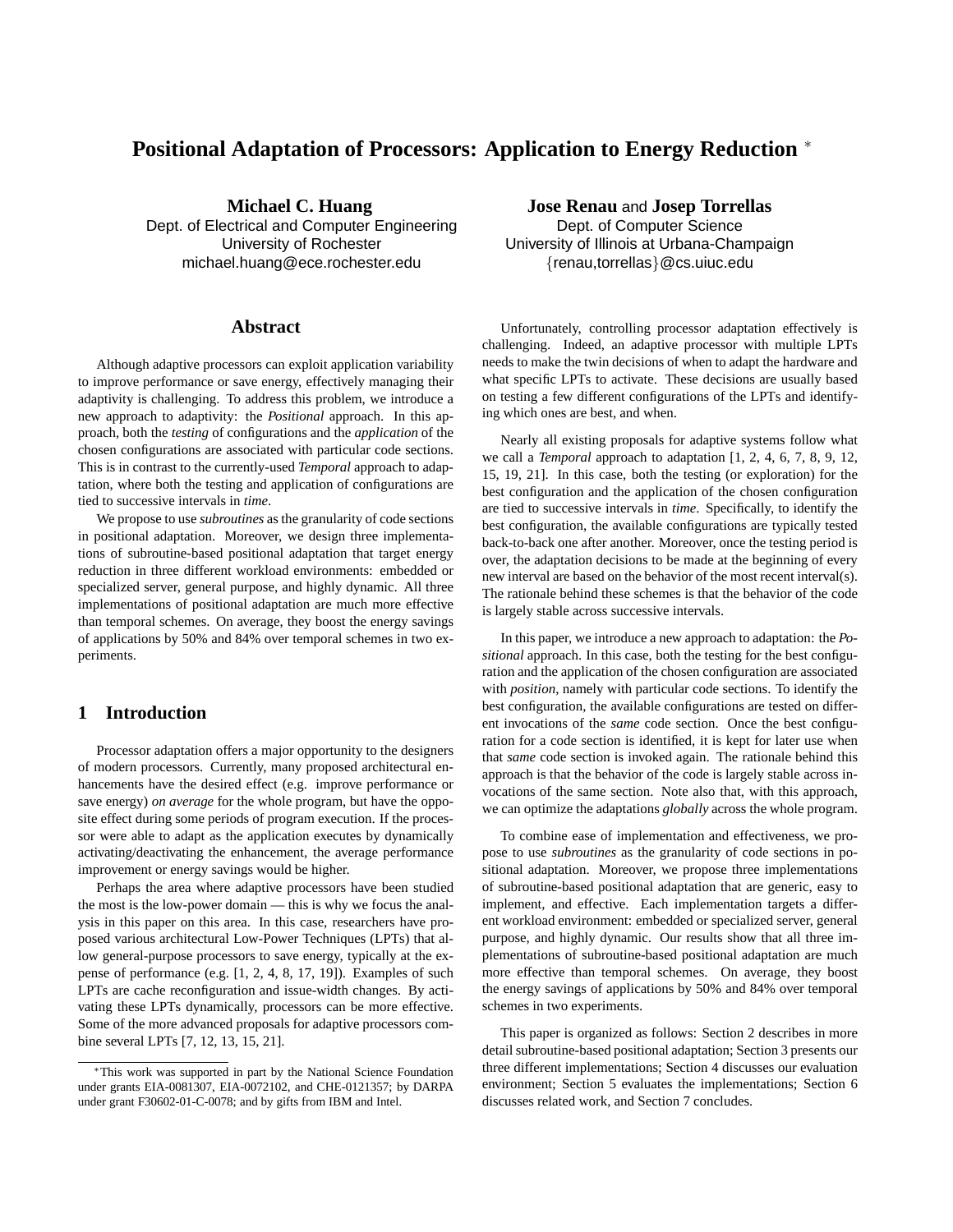# **2 Subroutine-Based Positional Adaptation**

This paper proposes the *Positional* approach to adaptation, in contrast to the currently-used *Temporal* approach [1, 2, 4, 6, 7, 8, 9, 12, 15, 19, 21]. The fundamental difference between them is their different approach to exploiting program behavior repetition: the temporal approach exploits the similarity between *successive intervals* of code in dynamic order, while the positional approach exploits the similarity between different *invocations* of the same code section.

These two approaches differ on how they test the configurations to identify the best one, and on how they apply the best configuration. Specifically, temporal schemes typically test several configurations in time succession. Consequently, each configuration is tested on a different section of the code, which may have a different behavior. This increases the inaccuracy of the calibration. Moreover, once the testing period is over, the adaptation decisions to be made at the beginning of every new interval are based on the behavior of the most recent interval(s). As a result, if the code behavior changes across intervals, the configuration applied will be non-optimal.

In positional schemes, instead, we associate both the testing of configurations and the application of the chosen one with *position*, that is, with a particular code section. To determine the best configuration for a code section, different configurations are tested on different executions of the same code section. Once the best configuration is determined, it is applied on future executions of the same code section.

Positional adaptation is based upon the intuition that program behavior at a given time is mostly related to the code that it is executing at that time. This intuition is also explored in [23]. Further, positional adaptation has the advantage that, if we can estimate the relative weight of each code section in the program, we can optimize the adaptations *globally* across the program: each configuration is activated in the code sections where it has the greatest benefit compared to all other sections and all other configurations available, all subject to a maximum cost (e.g. slowdown) for the whole program.

# **2.1 Granularity of Code Sections**

Before applying configurations on code sections, we need to determine the granularity of these sections. Code sections used in positional adaptation should satisfy three conditions: capture homogeneous behavior within a section, capture heterogeneous behavior across contiguous sections, and be easy to support.

In this paper, we propose to use the major subroutines of the application as code sections for adaptation. Intuitively, choosing subroutines is likely to satisfy the first two conditions. Indeed, a subroutine often performs a single, logically distinct operation. As a result, it may well exhibit a behavior that is roughly homogeneous and different from the other subroutines. Later in the paper, we show data that suggest that, on average, code behavior is quite homogeneous within a subroutine (Section 5.2), and fairly heterogeneous across subroutines (Section 5.3.2).

Using subroutines also eases the implementation in many ways. First, most subroutine boundaries are trivial to find, as they are marked by call and return instructions. Second, most applications are structured with subroutines.

In our proposal, each code section is constructed with one of the major subroutines of the application plus all the minor subroutines that it dynamically calls. Code sections can nest one another. The remainder of the program, which is the root (*main*) subroutine and the minor subroutines called from *main*, also forms one code section. This section is usually unimportant: on average, it accounts for about 1% of the execution time in our applications. It is possible that, in some applications, this section may have a significant weight. In that case, we can extend our algorithm to subdivide this section to capture behavior variability. For the applications that we study, this is unnecessary.

It is possible that a given subroutine executes two logically distinct operations, or that it executes completely different code in different invocations. Our algorithms do not make any special provision for these cases and still obtain good results (Section 5).

Finally, there are other choices for code sections, such as fixedsized code chunks (e.g. a page of instructions) or finer-grained entities such as loops. However, they all have some drawbacks. Specifically, for fixed-sized code chunks, the boundaries are arbitrary and do not naturally coincide with behavior changes. On the other hand, using fine-grained or sophisticated entities may involve higher time or energy overheads. Moreover, there is some evidence that using finer-grained entities only provides fairly limited improvements over using subroutine-based sections [11, 18].

# **3 Implementing Subroutine-Based Positional Adaptation**

We present three different implementations of subroutine-based positional adaptation. They differ on how many of the adaptation decisions are made statically and how many are made at run time. Specifically, we call *Instrumentation* (I) the selection of *when* to adapt the processor, and *Decision* (D) the selection of *what* LPTs to activate or deactivate at those times. Then, each selection can be made *Statically* (S) before execution or *Dynamically* (D) at run time. Each of the three implementations targets a different workload environment, which we label as embedded or specialized-server, general purpose, and highly dynamic (Figure 1).



**Figure 1.** Different implementations of subroutine-based positional adaptation and workload environments targeted.

In general, as we go from *Static Instrumentation and Static Decision* (SISD) to SIDD, and then to DIDD, the adaptation process becomes increasingly automated and has more general applicability. However, it also requires more run-time support and has less global information. Note that there is no DISD environment because the decisions on LPT activation or deactivation cannot be made prior to deciding on the instrumentation points.

We want implementations that are generic, flexible to use, and simple. In particular, they should be able to manage any number of dynamic LPTs. Moreover, to trigger adaptations, we prefer not to use any LPT-specific metrics such as cache miss rate or functional unit utilization. There are two reasons for this. First, it is hard to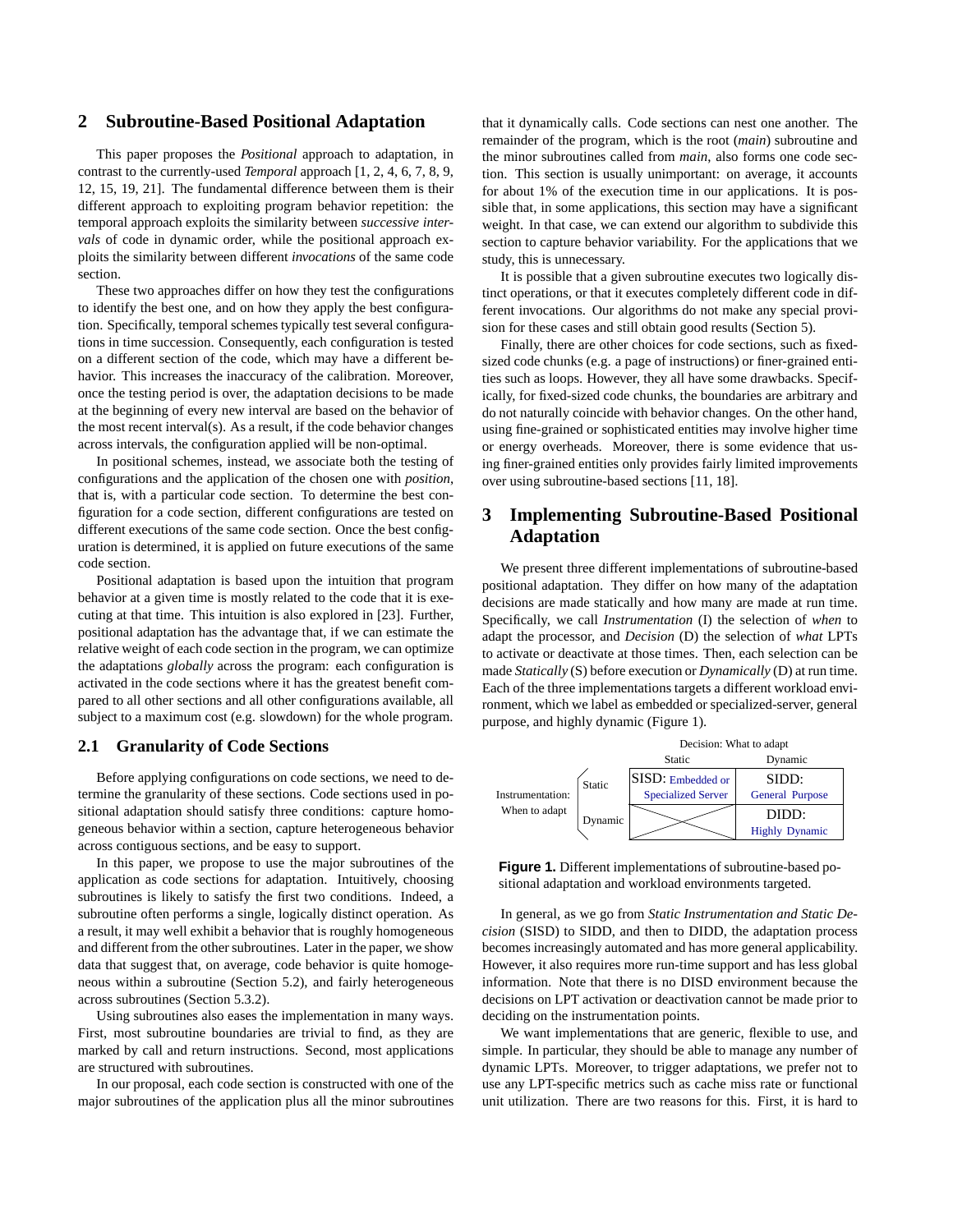cross-compare the impact of two different LPTs using two different metrics. Second, such metrics need empirical thresholds that are often application-dependent.

While positional adaptation can be used for different purposes, here we will use it to minimize the energy consumed in the processor subject to a given tolerable application slowdown (*slack*). We assume that the processor provides support to measure energy consumption. While energy counters do not yet exist in modern processors, it has been shown that energy consumption could be estimated using existing performance counters [16]. In the following, we present each of our three implementations in turn.

#### **3.1 Static Instrumentation & Decision (SISD)**

In an embedded or specialized-server environment, we can use off-line profiling to identify the important subroutines in the application, and to decide what LPTs to activate or deactivate at their entry and exit points.

### **3.1.1 Instrumentation Algorithm**

A single off-line profiling run is used to identify the major subroutines in the application. For a subroutine to qualify as major, its contribution to the total execution time has to be at least  $th_{weight}$ , and its average execution time per invocation at least  $th_{grain}$ . The reason for the latter is that adaptation always incurs overhead, and thus very frequent adaptation should be avoided. We instrument entry and exit points in major subroutines. At run time, minor subroutines will be dynamically included as part of the closest major subroutine up the call graph. Finally, recall that the remaining *main* code in the program also form one "major subroutine".

To reduce overhead, we use several optimizations. For example, we create a wrapper around a recursive subroutine and only instrument the wrapper. Also, if a subroutine is invoked inside a tight loop, we instrument the loop instead.

#### **3.1.2 Decision Algorithm**

We perform off-line profiling of the application to determine the impact of the LPTs. Consider first the case where each LPT only has two states (on and off), and LPTs do not interfere with each other. In this case, if the processor supports n LPTs, we perform  $n+1$  profiling runs: one run with each LPT activated for the whole execution, and one run with no LPT activated. In each run, we record the execution time and energy consumed by each of the instrumented subroutines. Consider subroutine i and assume that  $E_i$  and  $D_i$  are the energy consumption and execution time (delay), respectively, of all combined invocations of the subroutine when no LPT is activated. Assume that when  $LPT_j$  is activated, the energy consumed and execution time of all invocations of the subroutine is  $E_{ij}$  and  $D_{ij}$ , respectively. Thus, the impact of  $LPT_j$  on subroutine i is  $\Delta E_{ij}$  and  $\Delta D_{ij}$ , where  $\Delta E_{ij} = E_i - E_{ij}$  and  $\Delta D_{ij} = D_{ij} - D_i$ . These values are usually positive, since LPTs tend to save energy and slow down execution.

Once we have  $\Delta E_{ij}$  and  $\Delta D_{ij}$  for a subroutine-LPT pair, we compute the *Efficiency Score* of the pair as:

$$
\begin{cases}\n-1 & \text{if } \Delta E_{ij} \leq 0 \\
+\infty & \text{if } \Delta E_{ij} > 0 \text{ & } \Delta D_{ij} \leq 0 \\
\frac{\Delta E_{ij}}{\Delta D_{ij}} & \text{otherwise}\n\end{cases}
$$
\n; saves energy, speeds up

\n; saves energy, slows down

The efficiency score indicates how much energy a pair can save per unit time increase, allowing direct comparisons between different pairs. High, positive values indicate more efficient tradeoffs. Subroutine-LPT pairs that both save energy and speed up the application are very desirable; pairs that increase the energy consumed are undesirable.

Once the results of all subroutine-LPT pairs are obtained, we sort them in a *Score Table* in order of decreasing efficiency score. Each row in the table includes the accumulated slowdown, which is the sum of the  $\Delta D_{ij}$  of all the pairs up to (and including) this entry. This accumulated slowdown is stored as a percentage of total execution time. This table is then included in the binary of the application, and will be dynamically accessed at run time from the instrumentation points identified above. Note that, in each production run of the application, a tolerable slack for the application will be given. That slack will be compared at run time to the accumulated slowdown column of the table, and a cut-off line will be drawn in the table at the point where the slowdown equals the slack. Pairs in the table that are below the cut-off line are not activated in that run.

Simple extensions handle the case when an LPT has multiple states. Briefly, we perform a profile run for each configuration and record  $\Delta E_{ij}$  and  $\Delta D_{ij}$ . Since two such configurations cannot be activated concurrently on the same subroutine, if we select a second configuration, we need to "reverse" the impact of the first configuration on the score table. This effect is achieved by subtracting in the table the impact of one configuration from that of the next most efficient configuration of the same subroutine-LPT pair. In the case where an LPT has too many configurations, the algorithm chooses to profile only a representative subset of them. Alternatively, it could find the best configurations through statistical profiling [6].

When two LPTs interfere with each other or are incompatible in some ways, the algorithm simply combines them into a single LPT that takes multiple states. Some of these states may have  $\Delta E_{ij}$ and  $\Delta D_{ij}$  that are not the simple addition of its component LPTs'; other states may be missing due to incompatibility. The resulting multi-state LPT is treated as indicated above.

Finally, we assume that the effect of an LPT on a subroutine is largely independent of what LPTs are activated for *other* subroutines.

#### **3.2 Static Instrum. & Dynamic Decision (SIDD)**

In a general-purpose environment, it may be unreasonable to require so many profiling runs. Consequently, in SIDD, only the Instrumentation algorithm is executed off-line. It needs a single profiling run to identify the subroutines to instrument and their weight. The Decision algorithm is performed during execution, using code included in the binary of the application.

The Decision algorithm runs in the first few invocations of the subroutines marked by the Instrumentation algorithm. Consider one such subroutine. To warm up state, we ignore its first invocation in the program. In the second invocation, we record the number of instructions executed, the energy consumed, and the time taken. Then, in each of the  $n$  subsequent invocations, we activate one of the  $n$  LPTs, and record the same parameters. When a subroutine has gone through all these runs, our algorithm computes the efficiency scores for the subroutine with each of the LPTs, and inserts them in the sorted score table. With this information, and the weight of the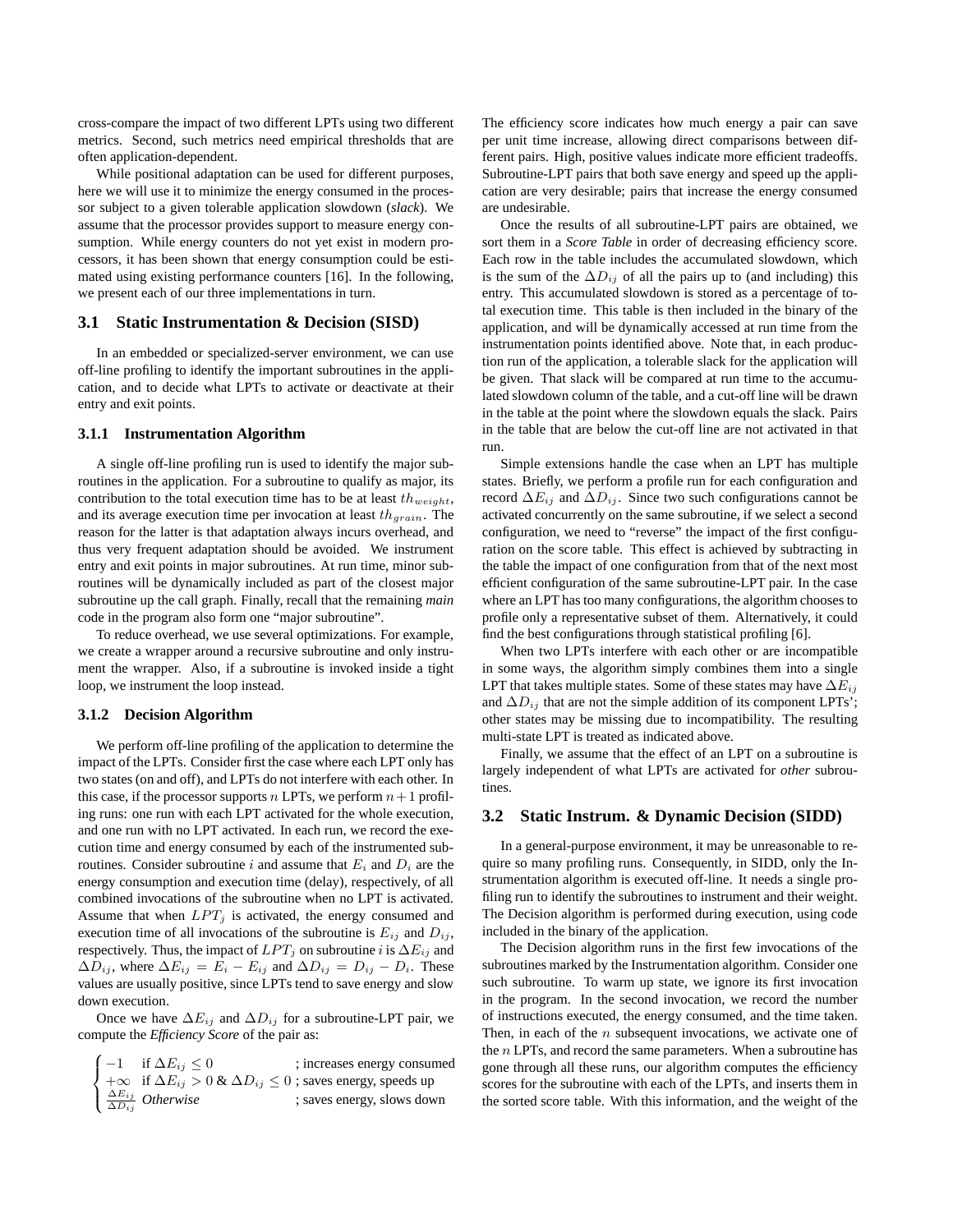subroutine as given by the Instrumentation algorithm, the system recomputes the new cut-off line in the score table. At any time in the execution of a program, the entries in the score table that are above the cut-off line are used to trigger adaptations in the processor.

The fact that the Decision algorithm runs on-line requires that we change it a bit relative to that in Section 3.1.2. One difficulty is that the efficiency score for a subroutine-LPT pair is now computed based on a single invocation of the subroutine. To be able to compare across invocations of the same subroutine with different numbers of instructions, we normalize energy and execution time to the number of instructions executed in the invocation. Thus, we use Energy Per Instruction (EPI) and Cycles Per Instruction (CPI). Furthermore, the ratio of energy savings to time penalty used in the efficiency score (now  $\frac{\Delta E\widetilde{PI}_{ij}}{\Delta CPL}$  $\frac{\Delta E P I_{ij}}{\Delta C P I_{ij}}$ ) is too sensitive to noise in the denominator that may occur across invocations of the same subroutine. Consequently, we use an efficiency score that is less subject to noise, namely  $\frac{EPI_{ij}*CPI_{ij}}{EPI_{ij}*CPI_{ij}}$ . The values in the numerator correspond to subroutine  $i$  when no LPT is activated, while the values in the denominator correspond to subroutine i when  $LPT_j$  is activated. As usual, high efficiency scores are better.

A second difficulty in the on-line Decision algorithm occurs when a subroutine has only a few, long invocations. In this case, the algorithm may take too long to complete for that subroutine. To solve this problem, our system times out when a subroutine has been executing for too long. At that point, our system assumes that a new invocation of the same subroutine is starting and, therefore, it tests a new LPT.

The computation of efficiency scores and the updates to the table only occur in the first few invocations of the subroutines. In steady state, the overhead is the same as in SISD: at instrumentation points, the algorithm simply checks the table to decide what LPTs to activate. Appendix A briefly discusses the overheads involved.

#### **3.3 Dynamic Instrumentation & Decision (DIDD)**

We now consider an environment where the application binaries remain *unmodified*. In this case, both Instrumentation and Decision algorithms run on-line. In practice, DIDD is useful in highlydynamic environments, such as internet workloads where programs are sometimes executed only once, or in just-in-time compilation frameworks. Moreover, it is also useful when it is too costly to modify the binary.

DIDD needs three micro-architectural features. The first one dynamically identifies the important subroutines in the application with low overhead. The second one automatically activates the correct set of LPTs for these subroutines. The third one automatically redirects execution from the first few invocations of these subroutines to a dynamically linked library that implements the Decision algorithm.

### **3.3.1 Identifying Important Subroutines**

We propose a simple micro-architecture module called the *Call Stack* (Figure 2). On a subroutine call, the Call Stack pushes in an entry with the subroutine ID and the current readings of the time and energy counters. For ID, we use the block address of the first instruction of the subroutine. On a subroutine return, the Call Stack pops out an entry. If the difference between the current time and

the entry's time is at least  $th_{invoc}$ , the subroutine is considered important. As a result, the hardware saves its ID in a fully-associative table of important subroutines called *Call Cache* (Figure 2).



**Figure 2.** Support for DIDD. The shaded area corresponds to the proposed on-chip hardware. It occupies an insignificant area: about 0.29  $mm^2$  in 0.18  $\mu$ m technology.

The Call Stack handles the nesting of important subroutines by subtracting the callee's execution time from the caller's. To support this case, we maintain an *Accounted Time* register that accumulates the cycles consumed by completed invocations of important subroutines up to the current time (Figure 2). With this support, when we push/pop an entry into/from the Call Stack, the current time is taken to be the wall clock time minus the Accounted Time. Moreover, when we finish processing the popping of an important subroutine, we add its time contribution to the Accounted Time. As a result, its contribution will not be erroneously assigned to its caller. Figure 2 also includes an *Accounted Energy* register that is used in the same way.

If the Call Stack overflows, we stop pushing entries. We maintain an *Overflow Counter* to count the number of overflow levels. When the counter falls back to zero, we resume operating the Call Stack.

#### **3.3.2 Activating LPTs & Invoking Decision Algorithm**

The hardware must perform two operations at the entry and exit points of these important subroutines. In steady state, it must activate or deactivate LPTs; in the first few invocations of these subroutines, it must redirect execution to the library that implements the Decision algorithm. We consider these two cases in turn.

In steady state, each of the subroutines in the Call Cache keeps a mask with the set of LPTs to activate on invocation (*Mask* field) and a *DecisionMade (D)* bit set. When an entry is pushed into the Call Stack, the hardware checks the Call Cache for a match. If the entry is found, the LPTs in the Mask field are activated (after saving the current mask of LPTs in the Call Stack) and the *Hit* bit in the Call Stack is set. The Hit bit will be useful later. Specifically, when the entry is popped from the Call Stack, if the Hit bit is set, the Call Cache is checked. If the corresponding D bit is set, the hardware simply restores the saved mask of activated LPTs.

In the first few invocations of an important subroutine, the subroutine must run under each of the LPTs in sequence, and the result must be analyzed by the Decision algorithm (Section 3.2). During this period, the corresponding entry in the Call Cache keeps its D bit clear and Mask indicates the single LPT to test in the next invocation. As usual, when an entry is pushed into the Call Stack, the hardware checks the Call Cache and, if the entry is found, the LPT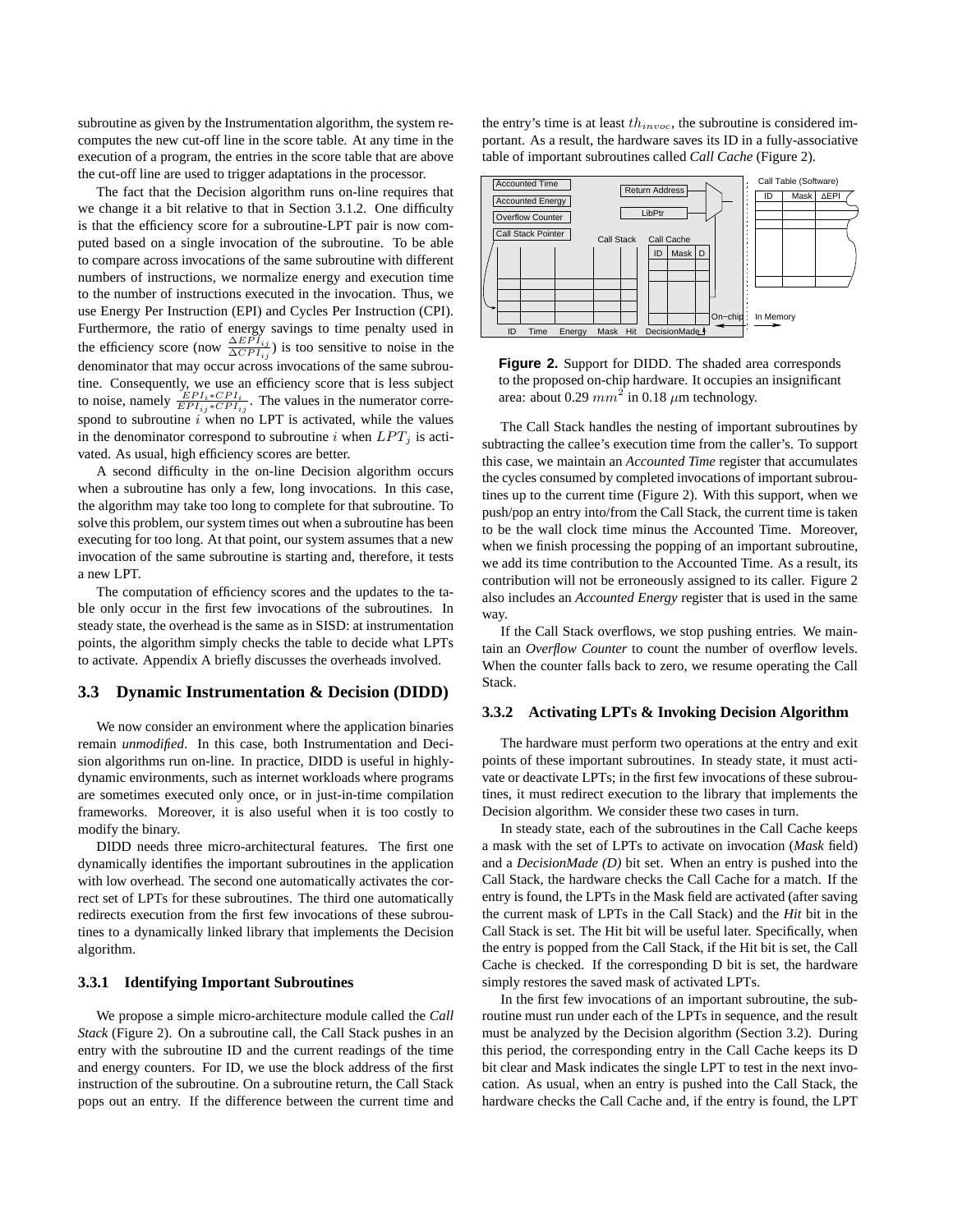in the Mask is activated. When the entry is popped out of the Call Stack, if the Hit bit is set and the corresponding D bit is clear, the hardware redirects execution to the Decision algorithm library.

This redirection is done transparently. We modify the branch unit such that when a subroutine return instruction is executed, the hardware checks if the returning subroutine is in the Call Cache and its D bit is clear. If so, the return instruction is replaced by a jump to the entry point of the Decision library code. This entry point is stored in the  $LibPtr$  special register (Figure 2). The library runs the Decision algorithm as in Section 3.2: it reads the time and energy consumed by this subroutine-LPT pair from the Call Stack, computes the efficiency score, and updates the score table. In its operation, the Decision algorithm keeps its state in a software data structure in memory called *Call Table* (Figure 2). Once finished, the library issues a return, which redirects execution back to the caller of the important subroutine. This is feasible because the original return address was kept in place, in its register or stack location. In addition, during the redirection to the library, the RAS (Return Address Stack) was prevented from adjusting the pointer and becoming misaligned. With this support, we have effectively delayed the return from the important subroutine by invoking the Decision algorithm seamlessly and with little overhead.

Before the Decision library returns, it updates the Mask for this subroutine in the Call Cache to prepare for the next invocation. If it finds that it has tested all the LPTs for this subroutine, it computes the steady state value for the Mask. Then, it sets the Mask to that value and sets the D bit. Future invocations of this subroutine will not invoke the library anymore.

It is possible that capacity limitations force the displacement of an entry from the Call Cache. There is no need to write back any data. When the corresponding subroutine is invoked again, the Call Cache will miss and, on return from the subroutine, the Decision library will be invoked. At that point, the Decision library will copy the Call Table entry for the subroutine to the Call Cache, effectively restoring it to its old value.

Overall, the proposed hardware is fairly modest. We use CACTI [24] to estimate that the hardware in Figure 2 takes 0.29  $mm^2$  in 0.18  $\mu$ m technology. This estimate assumes 32 entries for the Call Cache and Call Stack.

#### **3.3.3 Decision Algorithm**

The Decision algorithm used is similar to the one for SIDD. The only difference is that subroutines are now identified on the fly and, therefore, their contribution to the total execution time of the program is unknown. Consequently, the algorithm needs to make a rough estimation. It assumes that all the important subroutines have the same weight: 10%. The inaccuracy of this assumption does not affect the ranking of the subroutine-LPT pairs in the score table. However, it affects the location of the cut-off line in the table. As a result, it is now more challenging to fine tune the total program slowdown to be close to the allowed slack.

We have attempted to use more accurate, yet more costly ways of estimating the contribution of each subroutine. Specifically, we have added support for the system to continuously record and accumulate the execution time of each subroutine. We can then recompute the weights of all the subroutines periodically and update the cut-off line in the score table. From the results of experiments not presented here, we find it hard to justify using these higher-overhead schemes.

# **3.4 Tradeoffs**

Table 1 summarizes the tradeoffs between our three implementations. SISD is the choice when the off-line profiling effort can be amortized over many runs on the platform where profiling occurred. SISD has complete global information of the program and, therefore, can make well-informed adaptation decisions. The only source of inaccuracy is the difference between the profiling and production input sets. Finally, SISD has minimal run-time overhead.

|             | Pros                                                                                             | Cons                                                                                                                                                           | Domain                                                                       |  |
|-------------|--------------------------------------------------------------------------------------------------|----------------------------------------------------------------------------------------------------------------------------------------------------------------|------------------------------------------------------------------------------|--|
| <b>SISD</b> | overhead                                                                                         | Global information of the Requires many off-line pro- Embedded systems<br>program. Minimal run-time filing runs. Profiling has to and<br>be on target platform | specialized<br>servers                                                       |  |
| <b>SIDD</b> | performance-only<br>Single<br>profiling run. Profiling is<br>partially platform indepen-<br>dent | Run-time overhead at start-<br>Partial information. General purpose<br>up.<br>Limited profiling                                                                |                                                                              |  |
|             | DIDD No off-line profiling                                                                       | Same as SIDD. Extra micro-<br>architectural support                                                                                                            | Unavailable off-line<br>profiling: e.g. dy-<br>namically generated<br>binary |  |

**Table 1.** Tradeoffs between the different implementations of subroutine-based positional adaptation.

SIDD has a wider applicability. It is best for environments where software is compiled for a range of adaptive architectures, each of which may even have a different set of LPTs. In this case, the ranking of adaptations is not included in the application code. It is obtained on-line, by measuring the impact of each LPT on the target platform, while the application is running. The only off-line profiling needed is to identify important subroutines and their execution time weight. This does not need to be carried out on the exact target platform. However, SIDD has several shortcomings. First, it incurs run-time overhead, partly due to the application of inefficient adaptations during the initial period of LPT testing. Second, some decisions on what adaptations to apply are necessarily sub-optimal, since they are made before testing all subroutine-LPT pairs. Finally, SIDD relies on the first few invocations of each subroutine to be representative of the steady state, which may not be fully accurate.

DIDD has the widest applicability. It works even when no offline profiling is available. This is the case when binaries are dynamically generated, or in internet workloads where programs are often executed only once. The shortcomings of DIDD are the microarchitectural support required and all the shortcomings of SIDD with higher intensity. In particular, identifying the important subroutines on-line is challenging and, unless it is done carefully, may lead to high overheads.

# **4 Evaluation Environment**

#### **4.1 Architecture and Algorithm Parameters**

To evaluate positional adaptation, we use detailed executiondriven simulations. The baseline machine architecture includes a 6-issue out-of-order processor, two levels of caches, and a Rambusbased main memory (Table 2). The processor can be adapted using three LPTs, which are described in Section 4.3. The simulation models resource contention in the entire system in detail, as well as all the overheads in our adaptation algorithms.

We compare our implementations of positional adaptation to three existing temporal adaptation schemes, which we call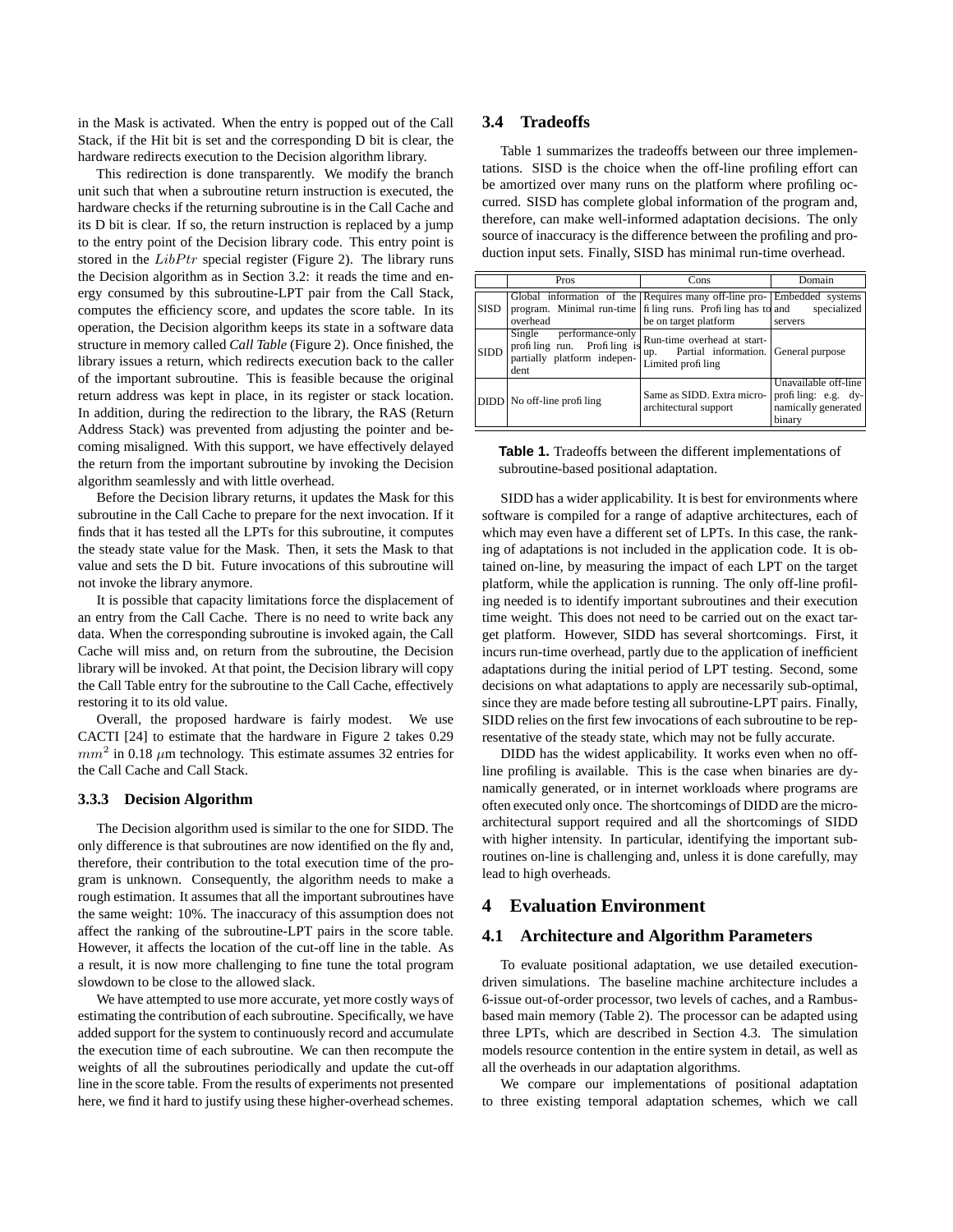| Processor                  |                 |           |                                |  |  |
|----------------------------|-----------------|-----------|--------------------------------|--|--|
| Frequency: 1GHz            |                 |           | Branch penalty: 8 cycles (min) |  |  |
| Technology: $0.18 \mu m$   |                 |           | Up to 1 taken branch/cycle     |  |  |
| Voltage: 1.67V             |                 |           | RAS entries: 32                |  |  |
| Fetch/issue width: 6/6     |                 |           | BTB: 2K entries, 4-way assoc   |  |  |
| I-window entries: 96       |                 |           | Branch predictor:              |  |  |
| Ld/St units: 2             |                 |           | gshare                         |  |  |
| Int/FP/branch units: 4/4/1 |                 |           | entries: 8K                    |  |  |
| <b>MSHRs: 24</b>           |                 |           | TLB: like MIPS R10000          |  |  |
| Cache                      | I .1            | 12        | Bus & Memory                   |  |  |
| Size:                      | 32KB            | 512KB     | FSB frequency: 333MHz          |  |  |
| RT:                        | 3 cycles        | 12 cycles | FSB width: 128bit              |  |  |
| Assoc:                     | $2$ -way        | 8-way     | Memory: 2-channel Rambus       |  |  |
| Line size:                 | 32 <sub>B</sub> | 64B       | DRAM bandwidth: 3.2GB/s        |  |  |
| Ports:                     | 2               |           | Memory RT: 108ns               |  |  |

**Table 2.** Baseline architecture modeled. MSHR, RAS, FSB and RT stand for Miss Status Handling Register, Return Address Stack, Front-Side Bus, and Round-Trip time from the processor, respectively. Cycle counts are in processor cycles.

DEETM', *Rochester*, and *Rochester'*. The parameter values used for all the schemes are shown in Table 3.  $th_{weight}, th_{grain}$ , and  $th_{inwoc}$  are set empirically.

| Algorithm               | <b>Parameter Values</b>                                                                                                                  |
|-------------------------|------------------------------------------------------------------------------------------------------------------------------------------|
| SISD and<br><b>SIDD</b> | $th_{weight} = 5\%; th_{grain} = 1,000$ cyc;<br>LPT (de)activation overhead: 2-10 instr                                                  |
| <b>DIDD</b>             | $th_{invoc}$ = 256 cyc; Call Stack: 32 entries, 9B/entry,<br>56 pJ/access; Call Cache: 32 entries, full-assoc,<br>4B/entry, 66 pJ/access |
| DEETM'                  | Microcycle = 1, 10, 100 $\mu$ s;<br>$Macrocycle = 1,000$ microcycles                                                                     |
| Rochester               | Parameter values as in [3, 4], e.g. basic interval = 100 $\mu$ s                                                                         |
| Rochester               | Rochester with the tuning optimization in [6]                                                                                            |

**Table 3.** Parameter values used for the positional and temporal adaptation schemes.

Consider the positional schemes first. Under static instrumentation (SISD and SIDD), we filter out subroutines whose average execution time per invocation is below  $th_{grain}$ ; under dynamic instrumentation (DIDD), we filter out any invocation that takes less than  $th_{invoc}$ . These two thresholds have different values because they have slightly different meanings. The table also shows the values of the main instruction and energy overheads of the schemes; they are discussed in Appendix A. The energy numbers are obtained with the models of Section 4.2.

DEETM' is an enhanced version of the DEETM Slack algorithm in [12]. In this algorithm, the set of active LPTs is re-assessed at constant-sized time intervals called *macrocycles*. At the beginning of a macrocycle, each different configuration is tested for one *microcycle*. After all configurations have been tested in sequence, the algorithm decides what configuration to keep for the remainder of the macrocycle. This algorithm is more flexible than the one in [12]: the latter assumes a fixed effectiveness rank of LPTs, which limits the set of configurations that it can apply. In [12], a microcycle is 1,000 cycles and a macrocycle is 1,000 microcycles. We examine three different microcycles, namely 1, 10, and 100  $\mu$ s. We call the schemes DEETM'1, DEETM'10, and DEETM'100, respectively.

Rochester is the scheme in [4]. The algorithm uses a basic interval. Initially, each configuration is tested for one interval. After that, the best configuration is selected and applied. From then on, at the end of each interval, the algorithm compares the number of branches and cache misses in the interval against those in the previous interval. If the difference is within a threshold, the configuration is kept, therefore extending the effective interval. If the difference is over the threshold, the algorithm returns to testing the configurations. The algorithm uses several other thresholds. For our experiments, we start with the parameter values proposed by the authors [3], including a basic interval of 100,000 cycles. We then slightly tune them for better performance.

Rochester' adds one enhancement proposed in [6] to the Rochester scheme. The enhancement appears when the difference between the branches and misses in one interval and those in the previous one is above the threshold. At that point, Rochester' does not return to testing the configurations right away. The rationale is that it is best not to test configurations while the program goes through a phase change. The algorithm waits until the difference is below the threshold, which indicates that the change has stabilized. Then, the testing of configurations can proceed.

Overall, we consider temporal schemes with fixed-size intervals (DEETM') and with variable-sized intervals (Rochester and Rochester'). Note that we do not choose the interval sizes so that all schemes have exactly the same average size, or they match the average size of the intervals in positional schemes. Instead, we use the parameter values as proposed by the authors (although we also slightly tune them to get better performance). With this approach, we hope to be fair and capture good design points for each scheme.

#### **4.2 Energy Consumption Estimation**

To estimate energy consumption, we incorporated Wattch [5] into our simulator. We enhanced Wattch in two ways. Recall that Wattch uses a modified version of CACTI [24] to model SRAM arrays. We have refined the modeling of such structures to address several limitations. Specifically, we enhanced the modeling of the sense amplifiers and the bitline swing for writes to make them more accurate. In addition, we always search for the SRAM array configuration that has the lowest energy consumption given the timing constraints.

For the energy consumption in the functional units, we used Spice models of the functional units of a simple superscalar core to derive the average energy consumed for each type of operation. We used results from [20] for more complicated functional units.

We compute the energy consumed in the *whole* machine, including processor, instruction and data caches, bus, and main memory. To model the energy consumed in the memory, we use Intel's white paper [14]. For example, from that paper, one memory channel operating at full bandwidth and its memory controller consume 1.2W.

### **4.3 Adaptive Low-Power Techniques (LPTs)**

We model an adaptive processor with three LPTs that can be dynamically activated and deactivated (Figure 3). These LPTs are: a filter cache [17], a phased cache [10] mode for the L1 data cache, and a slave functional unit cluster that can be disabled. We choose these LPTs because they are well understood and target some major sources of energy consumption in processors. Note that our adaptation algorithms are very general and largely independent of the LPTs used – we simply choose these three LPTs as *examples*.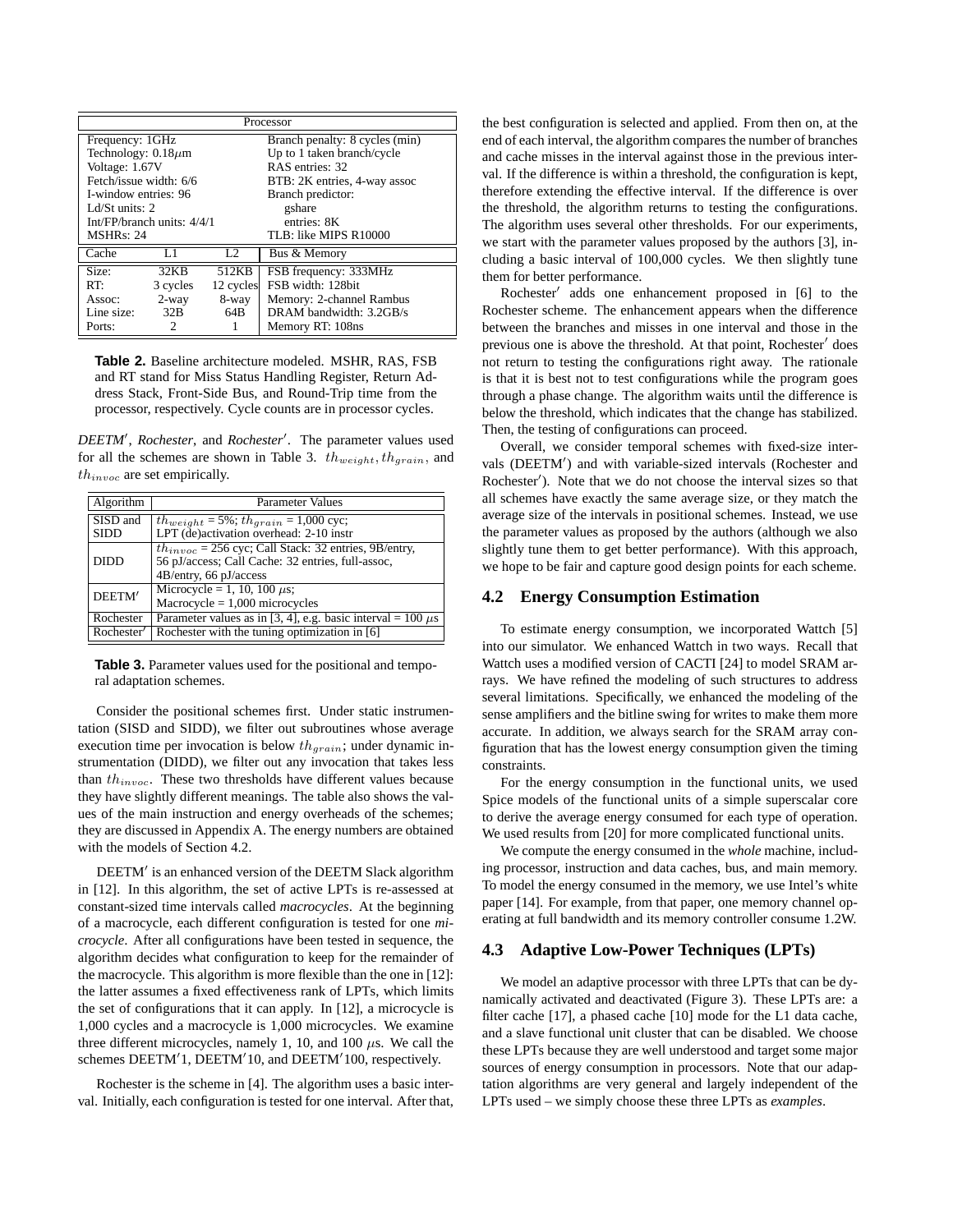

**Figure 3.** Pipeline of the adaptive processor considered. The shaded areas show the LPTs.

**Instruction Filtering (IFilter).** The instruction cache hierarchy has a 1-Kbyte filter cache [17]. If it is deactivated, instructions are fetched from the L1 instruction cache; otherwise, the processor checks the filter cache first. Using the filter cache usually saves energy because each hit consumes very little energy. The reason is that the filter cache is small, direct-mapped, and does not require a TLB check because it is virtually tagged. However, the code may run slower because of frequent misses in the small filter cache, which then access L1. Interestingly, this LPT may sometimes speed up the code: when the working set is small enough to fit in the filter cache, the faster access allows quicker recovery on branch mispredictions.

We do not maintain inclusion between the filter and L1 instruction caches. A read access to the filter cache takes 1 cycle and consumes 386 pJ, compared to 2 cycles and 2022 pJ to access the fullypipelined L1. We model the filling of cold caches.

**Phased Cache Mode (PCache).** A phased cache is a setassociative cache where an access first activates only the tags [10]. If there is a match, only the matching data array is subsequently activated, reducing the amount of bitline activity and sense amplification in the data array. Consequently, a phased cache saves energy at the cost of extra delay.

In our processor, the 2-way set-associative L1 data cache can work as a normal or as a phased cache. Based on our analysis, in phased mode, a cache hit consumes 974 pJ, a 45% reduction over the 1763 pJ consumed in a normal mode hit. However, the hit takes two extra cycles to complete. Cache misses save even more energy and do not add latency. Note that there is overhead in switching between the two modes. Specifically, when the phased mode is activated, the cache buffers the signal to the data array for two cycles. When the cache is restored to normal mode, the cache blocks for two cycles to drain the pipeline. All these transition overheads are fully modeled.

**Reduced Number of ALU Units (RALU).** Wide-issue processors typically have many functional units (FUs). Since few applications need all the FUs all the time, processors typically clock-gate unused FUs. Our Wattch-based simulator models the normal clockgating of unused FUs by reducing the energy consumed by FUs to 10% of their maximum consumption when they are unused.

With the RALU LPT, we go beyond this reduction. In our processor, the FUs are organized into a master and a slave cluster. Each cluster has two FP, two integer, and one load/store unit. The master cluster also has a branch unit. When this LPT is deactivated, both FU clusters can be used, and clock gating proceeds as indicated above. When this LPT is activated, the slave FU cluster is made inaccessible. This allows us to save all the clock distribution energy in the slave cluster. As a result, we save most of the remaining 10% dynamic power in the FUs of the cluster. For multi-cycle FUs, we can only activate this LPT after the FU pipeline is drained. This effect is modeled in our simulations. Overall, this LPT can

only have a modest energy-savings effect.

### **4.4 Applications**

To assess positional adaptation on different kinds of workloads, we run multimedia, integer, and floating-point applications. In selecting these applications, we try to include a diverse set of highlevel behaviors. In particular, we include programs where the average dynamic subroutine is very short (30 instructions in MCF) or very long (35,000 instructions in HYDRO). The applications are compiled with the IRIX MIPSPro compiler version 7.3 with -O2.

Table 4 lists the applications. Each application has an input set used for the off-line profiling runs (*Profiling*), and one for all other experiments (*Production*). Recall from Section 2 that positional adaptation has the advantage that it optimizes the adaptations *globally*: each configuration is activated in the globally best section of the program. Therefore, to fully demonstrate the effectiveness of positional adaptation, we need to simulate the applications from the beginning to the end. Unfortunately, the full *ref* SPEC input sets are too large for this. Consequently, as the production input sets for the SPEC applications, we use a reduced reference input set (*reduced ref*), which enables us to run the simulations to completion. With these inputs, simulations take from several hundred million to over 2.5 billion cycles. For all applications, we have verified that these reduced input sets running on our simulator produce similar cache and TLB miss rates as the *ref* inputs running natively on a MIPS R12000 processor. We have also verified that the relative weight of each subroutine does not change much. For additional verification, one experiment in Section 5.3 compares executions with *reduced ref* and *ref* input sets.

| Suite       | Application                                                  | Profi ling Input | Production Input |  |
|-------------|--------------------------------------------------------------|------------------|------------------|--|
| SPECint2000 | <b>BZIP</b><br><b>CRAFTY</b><br>GZIP<br>MCF<br><b>PARSER</b> | <b>Test</b>      | Reduced ref      |  |
| SPECfp95    | <b>HYDRO</b><br>APSI                                         | <b>Test</b>      | Reduced ref      |  |
| Multimedia  | MP3D                                                         | 128kbps joint    | 160kbps joint HQ |  |
|             | MP3E                                                         | 24kbps mono      | 128kbps joint    |  |

#### **Table 4.** Applications executed.

Due to space limitations, we do not show the breakdown of the energy consumed in the different components of our architecture as we run these applications. However, our results broadly agree with other reports [5]. As expected, energy consumption is widely spread over many components. Therefore, it is unlikely that a single LPT can save most of the energy.

# **5 Evaluation**

To evaluate subroutine-based positional adaptation, we first characterize our algorithms (Section 5.1), then evaluate their impact (Section 5.2), and finally show why the subroutine is a good granularity (Section 5.3).

### **5.1 Characterization**

Table 5 shows the result of running our static and dynamic Instrumentation algorithms. Recall that our algorithms identify the major subroutines in the code and instrument their entry and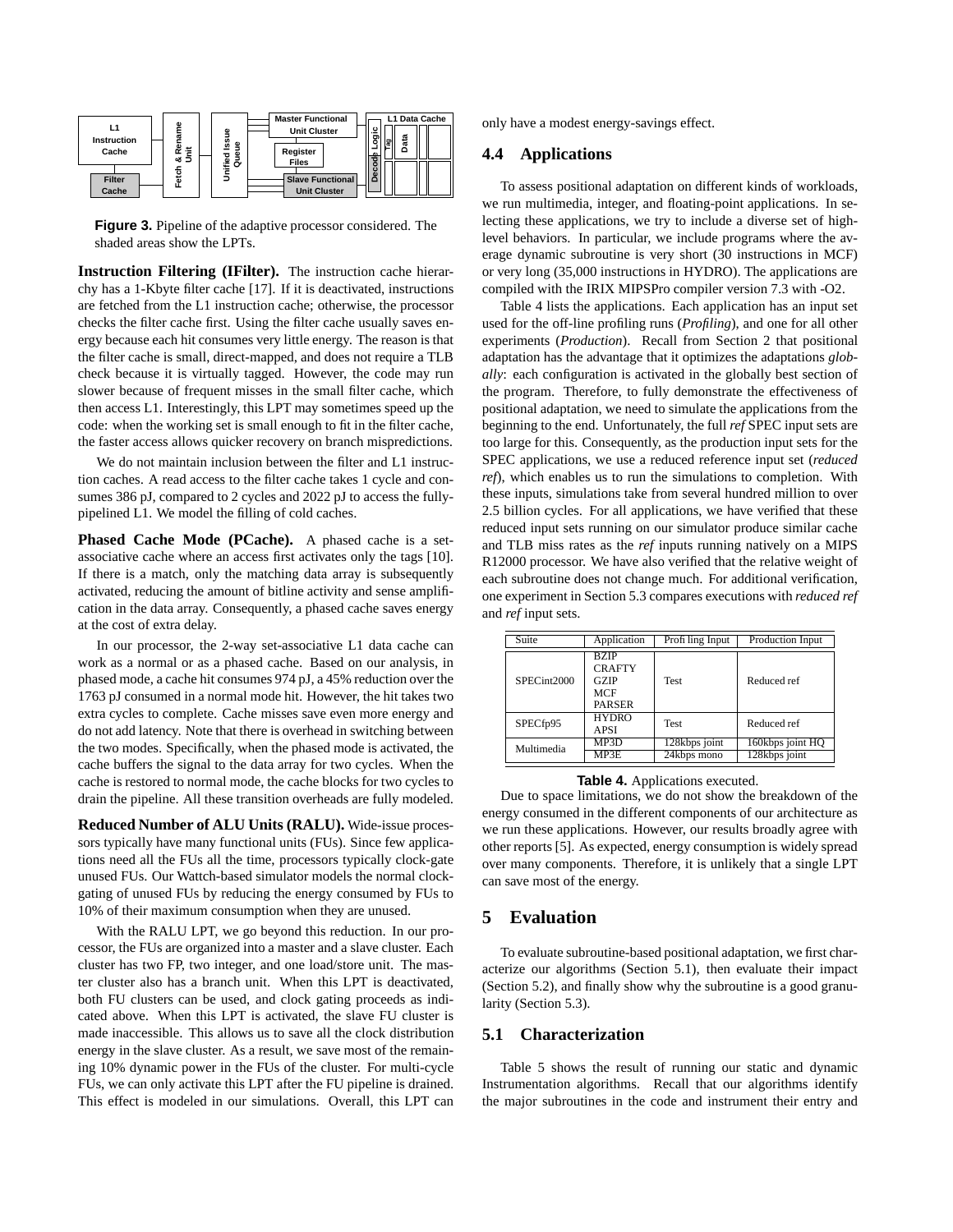exit points. At run time, non-major subroutines are automatically lumped in with their caller major subroutines. Also, the *main* code in the program plus any non-major subroutines that it dynamically calls form one other "major subroutine". For comparison, the table also shows data on all the subroutines in the applications.

|               | Stat Instrum    |        |            | Dyn Instrum |                 | All Subroutines in Application |         |  |
|---------------|-----------------|--------|------------|-------------|-----------------|--------------------------------|---------|--|
| Applic        | N<br>$T(\mu s)$ | N      | $T(\mu s)$ | N           | Size/Invocation |                                |         |  |
|               |                 |        |            |             |                 | Time (ns)                      | Instruc |  |
| <b>APSI</b>   | 14              | 8.8    | 19         | 6.1         | 93              | 200.1                          | 272.3   |  |
| <b>BZIP</b>   | 4               | 2612.0 | 5          | 275.9       | 54              | 71.4                           | 108.5   |  |
| <b>CRAFTY</b> | 5               | 2.6    | 10         | 11.6        | 113             | 49.6                           | 58.9    |  |
| <b>GZIP</b>   | 6               | 2368.0 | 11         | 955.1       | 69              | 152.7                          | 202.2   |  |
| <b>HYDRO</b>  | 8               | 2530.0 | 15         | 407.6       | 111             | 51349.4                        | 34784.1 |  |
| <b>MCF</b>    | 3               | 20.3   | 6          | 5.0         | 50              | 50.4                           | 28.4    |  |
| MP3D          | 5               | 3.5    | 9          | 5.4         | 65              | 928.9                          | 1411.5  |  |
| MP3E          |                 | 35.4   | 24         | 8.5         | 151             | 178.5                          | 280.3   |  |
| <b>PARSER</b> |                 | 28.7   | 62         | 976.4       | 267             | 37.6                           | 39.2    |  |
| Average       | 6.5             | 845.5  | 17.9       | 294.6       | 108.1           | 5890.9                         | 4131.7  |  |

**Table 5.** Characterizing the static and dynamic Instrumentation algorithms. In the table,  $N$  is the number of major subroutines, while  $T$  is the time between instrumentation points.

The data shows that our algorithms identify only a handful of major subroutines to drive LPT activation/deactivation. On average, the number is about 7 and 18 for the static and dynamic algorithms, respectively. This suggests that the structures needed to manage adaptation information are small (e.g. a 32-entry Call Cache in DIDD). Static and dynamic algorithms select a different number of subroutines because they work differently.

The table also shows the average time between instrumentation points, as they are found dynamically at run time. The time ranges from a few  $\mu$ s to thousands of  $\mu$ s. This is the average time between potential adaptations. Within one algorithm, this time varies a lot across applications, which indicates a range of application behavior. On average, these time values are roughly of the same order of magnitude as the intervals in temporal schemes (Table 3). They are long enough to render various overheads negligible (Appendix A).

We now characterize the activation of our LPTs. In a series of experiments, we activate each  $LPT_i$  on each subroutine i and record the resulting total energy saved in the program ( $\Delta E_{ij}$ ) and total program slowdown ( $\Delta D_{ij}$ ). With these values, we compute the efficiency score (Section 3.1.2) of each subroutine-LPT pair. We then *rank* the pairs from higher to lower efficiency score and accumulate the total energy and total delay. The result is the *Energy-Delay Tradeoff* curve of the application.

Figure 4-(a) shows such a curve for BZIP. The origin in the figure corresponds to a system with no activated LPT. As we follow the curve, we add the contribution of subroutine-LPT pairs from most to least efficient, accumulating energy reduction (Y-axis), and execution slowdown (X-axis). Finally, the last point of the curve has all the LPTs activated all the time. As an example, in Figure 4-(a), we show the contribution of a subroutine-LPT pair that saves  $\Delta E_{ij}$ and slows down the program  $\Delta D_{ij}$ .

The curve can be divided into three main regions. In the *Always apply* region, the curve travels left and up. This region contains subroutine-LPT pairs that both save energy and speed up the program. An example may be a filter cache in a small-footprint subroutine with many mispredicted branches. The filter cache satisfies the average access faster and with less energy than the ordinary cache. Overall, we always enable the pairs in this region.



**Figure 4.** Energy-delay tradeoff curve for BZIP (a) and for all the applications (b).

In the *E-D trade-offs* region, the curve travels right and up. This region contains pairs that save energy at the cost of slowing down the program. This is the most common case. Starting from the left, we apply the pairs in this region until the accumulated application slowdown reaches the allowed slowdown (slack).

In the *Never apply* region, the curve travels right and down. This region contains pairs that increase energy consumption and slow down the program. These pairs should not be applied.

Figure 4-(b) shows the curves for all the applications. We see that all the applications exhibit a similar behavior. The figure also shows that if all LPTs are activated indiscriminately all the time (rightmost point), the result is a very sub-optimal operating point.

Finally, we characterize how our algorithms use the three LPTs. Figure 5 shows the percentage of time that each LPT is activated for the different applications. Due to space constraints, we only show data for SISD. The figure shows the results for a target application slack set to 0.5% and 5% of the application execution time. Overall, the figure shows that our algorithm activates all three LPTs for a significant portion of the time in many applications. Moreover, LPT selection varies across applications.

# **5.2 Effectiveness of Positional Adaptation**

To evaluate the effectiveness of positional adaptation, we perform two experiments, where we want to save as much energy as possible while trying to limit the performance penalty to no more than 0.5% or 5.0%. We compare our three positional schemes (SISD, SIDD, and DIDD) to the temporal algorithms in Table 3 (DEETM'1, DEETM'10, DEETM'100, Rochester, and Rochester').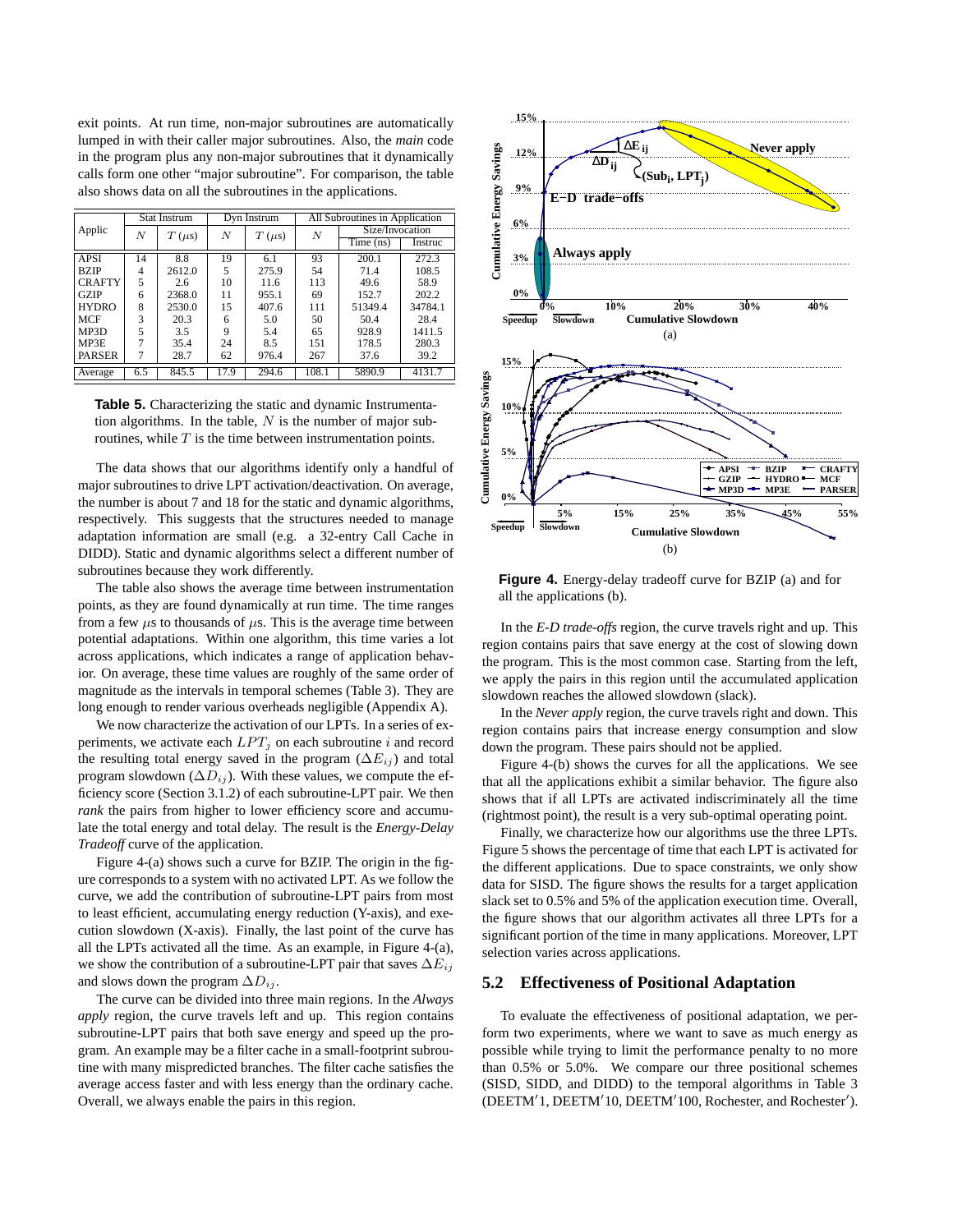

**Figure 5.** Percentage of time that each LPT is activated in each application under SISD. The data corresponds to two experiments with different slacks.

For each algorithm, Figure 6 shows the reduction in energy in the machine (upper bars) and the increase in execution time of the application (lower bars). The energy includes the contribution of the processor, caches, bus, and memory. The bars are separated into two groups, corresponding to the 0.5% and 5.0% slack experiments. Each bar is the average of our nine applications.

Note that the energy reduction bars are normalized to the energy reduced by an *ideal* adaptation algorithm that serves as an upper bound for a given slack. This algorithm adapts the processor every 1,000 instructions based on *perfect* knowledge of the impact of each of our LPTs on these upcoming instructions. Moreover, the adaptation is overhead-free. We choose to show the bars relative to this ideal scheme rather than to simply show the fraction of energy reduced by each scheme. The reason is that the latter depends on how good *our LPTs* are as much as how good *our algorithms* are. Recall that our algorithms are general and largely independent of the LPTs used. With these LPTs, the ideal algorithm reduces energy use in the machine by 8.7% and 11.6% for the 0.5% and 5.0% slack experiments, respectively. Our bars show how close we get to this ideal reduction.



**Figure 6.** Energy reduction in the machine and program execution time increase for different algorithms.

Consider the 0.5% slack experiments first. In energy savings, the positional schemes are significantly more effective than the temporal ones. On average, positional schemes are 70% as effective as the ideal scheme, while temporal schemes are only 38% as effective. Positional schemes are more effective because they are able to predict code behavior more accurately. As discussed in Section 2, the accuracy is greater for two reasons: (1) in the testing period, they test all configurations on different invocations of the *same* code, and (2) in steady state, they make the adaptation decisions for an upcoming interval based on the behavior of a previous instance of the *same* interval.

Among positional schemes, SISD saves about 80% of the energy that the ideal scheme saves, and does not slow down the program much beyond the target slack. It is, therefore, the preferred scheme if it is possible to use it. Both SIDD and DIDD save less energy and mispredict past the 0.5% slack. In particular, DIDD mispredicts significantly, mostly because of lack of global information at run time. With such a slowdown, DIDD manages higher energy savings than SIDD. In normal conditions, we would expect the opposite.

For the 5% slack case, the positional schemes are again more effective than the temporal ones: on average, they save 75% of the energy that the ideal scheme saves, while temporal schemes save 50%. Among the positional schemes, there is a more gradual change in behavior. The smoother shape appears because positional schemes can now identify good subroutine-LPT pairs to apply more easily than in the 0.5% slack experiment. To see why, note that we want the pairs in Figure 4-(b) that are to the left of *X=5%* (instead of those to the left of *X=0.5%* in the 0.5% slack experiment). The wider range available lessens the impact of measurement inaccuracies, causing fewer selections of pairs beyond the target range, as it happened for DIDD in the 0.5% slack experiment. Overall, the differences in the resulting SISD, SIDD, and DIDD bars now broadly reflect the difference in accuracy between the schemes.

As for the temporal schemes, the differences in energy and slowdown between them appear to be modest. We note that each scheme has its own strengths. Specifically, Rochester and Rochester' can vary the size of the interval between adaptations dynamically, which improves their effectiveness. On the other hand, the DEETM' schemes have the ability to apply any given LPT for only a fraction of a macrocycle [12], if they estimate that full application would result in exceeding the slack. The result is that all the schemes have roughly similar effectiveness.

Overall, we derive two main conclusions. First, positional schemes are more effective than temporal ones. They boost the energy savings over temporal schemes by an average of 84% and 50% in the two experiments performed. Moreover, they are relatively more effective in the small slack experiment, where accurately selecting the best adaptation is harder.

The second conclusion results from the observation that the energy savings of the ideal and SISD schemes are quite close (on average, SISD saves 83% of ideal). Recall that the ideal scheme selects the best LPTs every 1,000 dynamic instructions without overhead, while SISD can only attempt to select at major subroutine boundaries. Such boundaries occur every several hundred  $\mu$ s on average (Table 5). Consequently, we infer that the behavior of the code executed inside each of these subroutines appears quite homogeneous to our LPTs.

#### **5.3 Insights into Subroutine-Based Adaptation**

Finally, we present data to help understand why subroutinebased positional adaptation is effective. Specifically, we discuss its accuracy in the testing (Section 5.3.1) and steady-state (Section 5.3.2) periods. We also discuss the influence of different input sets (Section 5.3.3). Appendix A discusses its overheads.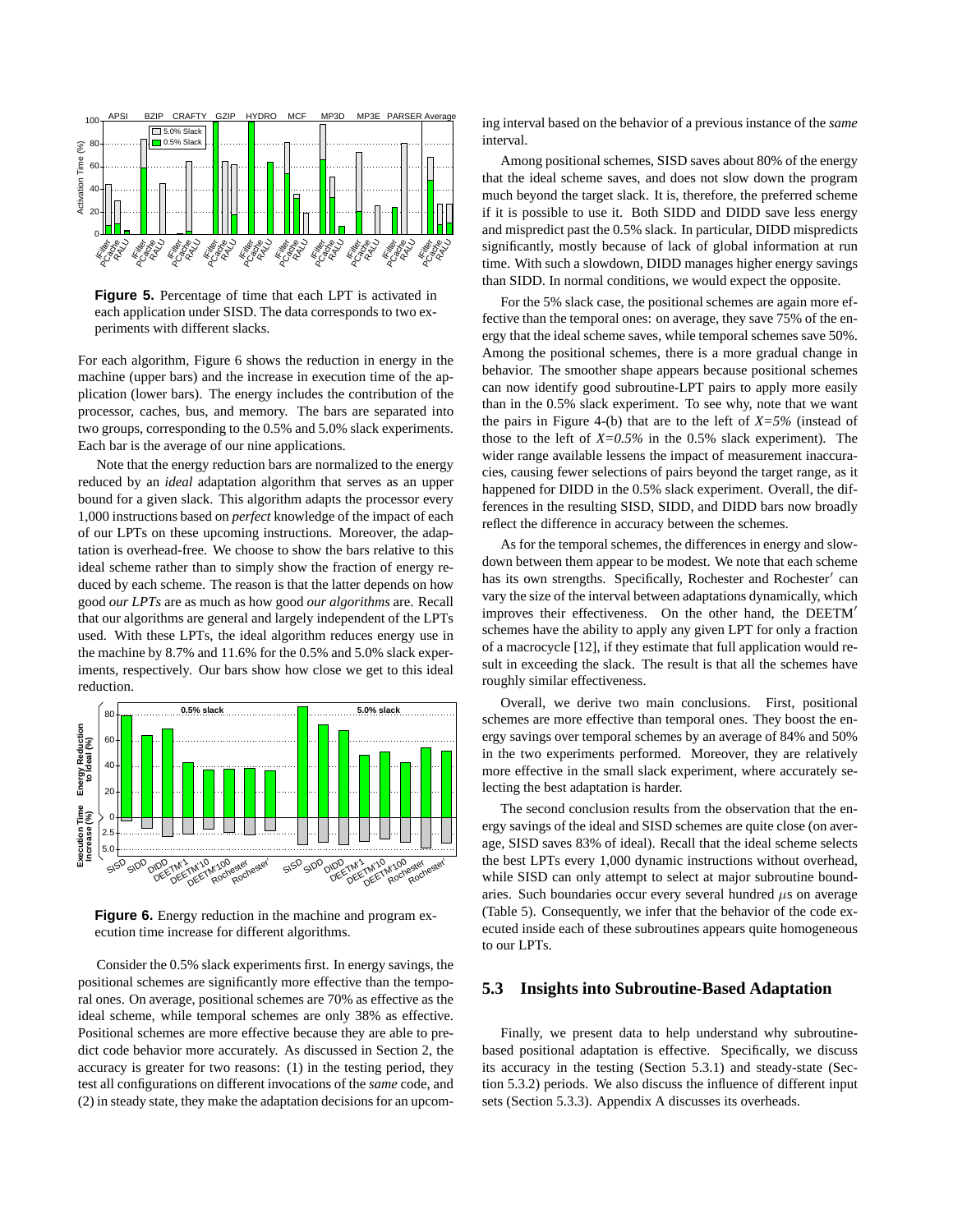

**Figure 7.** Variation of Energy Per Instruction (EPI) and IPC across testing intervals without actually applying any LPTs. Chart (a) uses the usual input sets for the applications, while Chart (b) changes the input sets of the SPEC applications to be *ref*.

### **5.3.1 Accuracy in the Testing Period**

The accuracy of an adaptation algorithm is affected by how accurately the different configurations are calibrated during the testing period. Recall that, in that period, each configuration is activated for one interval. Then, the impact of the different configurations are compared to each other. Since each configuration is tested on a different interval, the more stable the code behavior is across these intervals, the more accurate this comparison is.

To estimate code stability across testing intervals, we measure the average energy per instruction (EPI) and IPC of each testing interval without actually applying any LPTs. Then, we compute the variation of these metrics in the testing period.

Figure 7 shows the resulting variation of the EPI and IPC for different algorithms. For positional adaptation, we consider the static (*SI*) and dynamic (*DI*) Instrumentation algorithms. For these algorithms, the testing intervals are the first few invocations of each major subroutine. For DEETM', the testing intervals are the first few microcycles in each macrocycle. We compute the average on a macrocycle basis and then average out for all macrocycles. Finally, for Rochester and Rochester', every phase change is followed by several testing intervals. Consequently, we compute the average on a phase-change basis and then average out for all phase changes.

The figure is divided in two parts. Consider first Figure 7-(a), which uses default parameters. We see that the subroutine-based positional algorithms have lower EPI and IPC variations. This suggests that they test configurations during more stable execution conditions and, therefore, achieve a higher accuracy in calibrating LPTs. The reason is that they test all configurations on the *same* code section.

Recall that to fully evaluate our positional schemes, we need to run applications to completion and, therefore, had to reduce the input sets for the SPEC applications. To see if using a bigger input set affects the results, Figure 7-(b) repeats the experiments using the *ref* input sets for the SPEC applications. The programs run for a window of 4.1 billion cycles after the initialization, and then stop. In this case, only the temporal schemes can be evaluated fairly. From the figure, we see that using the bigger input sets reduces the variation in the temporal schemes only slightly.

#### **5.3.2 Accuracy in the Steady-State Period**

Adaptation algorithms identify steady-state periods where a configuration is kept unchanged from one interval to the next. Code conditions are stable, and the algorithm predicts that the current configuration will have a similar impact in the next interval. Consequently, the steady-state accuracy of an algorithm will be greatest when the impacts of a configuration on two intervals that belong to the same steady state are most similar.

To estimate the accuracy, we identify, for each algorithm, the set of intervals that it considers to be in a given steady state. For positional algorithms, these are successive invocations of the same subroutine in steady state; for temporal algorithms, they are contiguous intervals not separated by phase changes. We then apply one LPT to all these intervals and record the changes in energy consumption and execution speed. Then, we compute the variation of this change across all these intervals. The smaller this variation is, the more accurate the scheme is in steady state. Finally, we average out all the steady states.

Figure 8 shows the variation for different algorithms. For brevity, we only show the average of all three LPTs. From the figure, we see that the subroutine-based positional algorithms have a lower variation. The impact of LPTs across intervals in steady state is more stable. Consequently, these algorithms can more accurately predict the impact of an LPT on an upcoming interval in steady state. This low variability is a result of executing the same code section.



**Figure 8.** Variation of the impact induced by an LPT on steady-state intervals. The "SI Across" bars on the right show, for SI, the variation of the impact across different subroutines. In all cases, the data is the average for IFilter, PCache, and RALU.

For comparison, the "SI Across" bars on the right of Figure 8 show, for SI, the variation of the impact across different subroutines. We can see that, for SI, the variation across different subroutines is much higher than that across different invocations of the same subroutine. This data shows that code behavior across subroutines is relatively heterogeneous.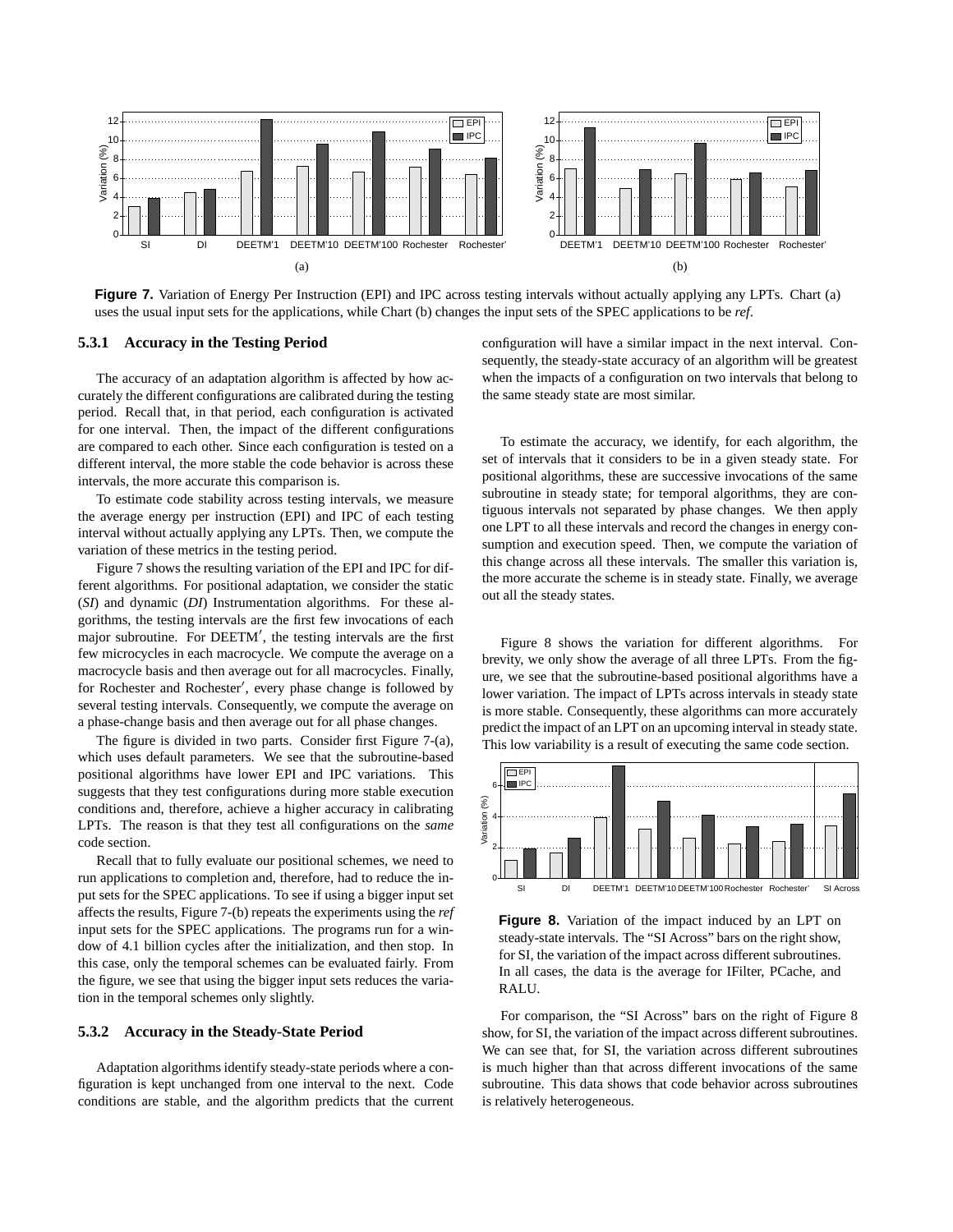#### **5.3.3 Influence of Different Input Sets**

To gain insights into the influence of using different input sets for profiling and production runs in SI, we perform the following experiment. We run an application and measure the average impact of a given LPT on a given subroutine. We perform this experiment for four different input sets: *test*, *train*, *ref*, and *reduced ref*. Figure 9 shows the variation observed across these four runs. In the figure, the data is grouped by application, averaging out all the subroutines and all the LPTs.



**Figure 9.** Variation of the average impact of an LPT on a subroutine across different input sets.

Overall, the average impact of an LPT on a subroutine is quite stable across different input sets. In fact, if we compare the figure to the SI bars in Figure 8, we see that the variation across different input sets is even smaller than the variation across invocations of the subroutine inside a single program execution. This suggests that, to predict the average impact of an LPT on a subroutine, it can be more accurate to use the *average* impact measured with a *training* input than to use the impact measured on *one* invocation using the *same* input. Therefore, using profiles is a viable solution for subroutinebased positional adaptation.

# **6 Related Work**

There are many proposals for adaptive hardware mechanisms targeted at performance or energy optimization [1, 2, 4, 6, 7, 8, 9, 12, 13, 15, 19, 21]. They adapt a variety of aspects of the processor, including cache organization, issue width, issue window size, or voltage and frequency. The majority of these schemes use *Temporal* adaptation [1, 2, 4, 7, 8, 9, 12, 19, 21]: the testing of the LPTs and the activation of the chosen LPTs are related to time. In our paper, we introduced *Positional* adaptation, where both the testing and the application are tied to a code section. Our approach exploits the fact that the behavior of the program at a given time is directly related to the code it is executing. This idea is also exploited in [23].

The scheme in [13, 22] performs a form of positional adaptation for multimedia applications composed of repeating frames. The scheme uses the best adaptation for the past frames to predict the adaptation to perform in the next frame. The adaptation is positional because each frame simply uses a different data set to execute the same code. Overall, this work is different than ours in that it requires user knowledge of the frame-based structure of the code. Furthermore, it is specialized for the multimedia domain. Our work applies to general-purpose code and exploits its subroutine structure.

The scheme in [6] is based on a temporal scheme with variablesized intervals [4]. Calibrations and applications of adaptations are performed in intervals tied to time (number of instructions). However, the scheme collects working-set signatures for the code executed in each interval and saves the configuration used. When the algorithm sees a signature similar to one seen before, it applies the saved configuration. This is done to eliminate the overhead of another testing period. Reusing adaptations when the code may be similar gives the algorithm an interesting positional aspect.

The temporal scheme in [15] also has an aspect of positional adaptation: reconfiguration is only attempted in some known sections of the code. In these sections, the system tests several adaptations *in time sequence* to identify the best configuration — making the scheme intrinsically temporal.

The temporal scheme in [7] improves the accuracy of the testing period for temporal schemes by using "mimic" counters that can predict the effect of multiple configurations without trying them out one by one. However, like other temporal schemes, the algorithm exploits the similarity of behavior across consecutive time intervals. Moreover, it is not clear that this approach of using counters can be exploited for all LPTs.

Performing adaptations at subroutine boundaries was considered in [4]. However, after comparing it to performing adaptations at periodic intervals, the latter was selected, largely due to simplicity.

# **7 Conclusions and Future Work**

This paper has presented Positional adaptation, a new approach where both the testing of configurations and the application of the chosen configurations are associated with particular code sections. We use subroutines as the granularity for such code sections. We have also designed three very general implementations of subroutine-based positional adaptation, which correspond to different choices in the tradeoff between general applicability and effectiveness. To evaluate these implementations, we selected several example dynamic LPTs. Overall, all three implementations are more effective than temporal adaptation schemes. On average, they boost the energy savings of applications by 50% and 84% over temporal schemes in two experiments. In general, of course, the absolute energy savings are highly dependent on the LPTs used. Intuitively, subroutine-based positional adaptation is effective because the system becomes highly predictable: different invocations of the same subroutine usually have similar code behavior, and react similarly to the same adaptation.

While we have used positional adaptation in a low-power environment, we can also apply it to performance-centric designs. In this case, the designer's toolkit could include a set of High Performance Techniques (HPTs) instead of LPTs. The goal would be to adapt the processor by activating each HPT at the best point in the program, such that the program runs as fast as possible without increasing energy consumption beyond a certain limit. Other environments can also use positional adaptation.

Our finding that the behavior of different invocations of the same subroutine is very predictable can be exploited in many ways. Specifically, it can be used to reduce the overhead of costly operations by intelligently applying them to only one of several executions that we expect to behave similarly. These costly operations can be dynamic optimization, cycle-by-cycle architectural simulation, or evaluation of various time-consuming optimizations.